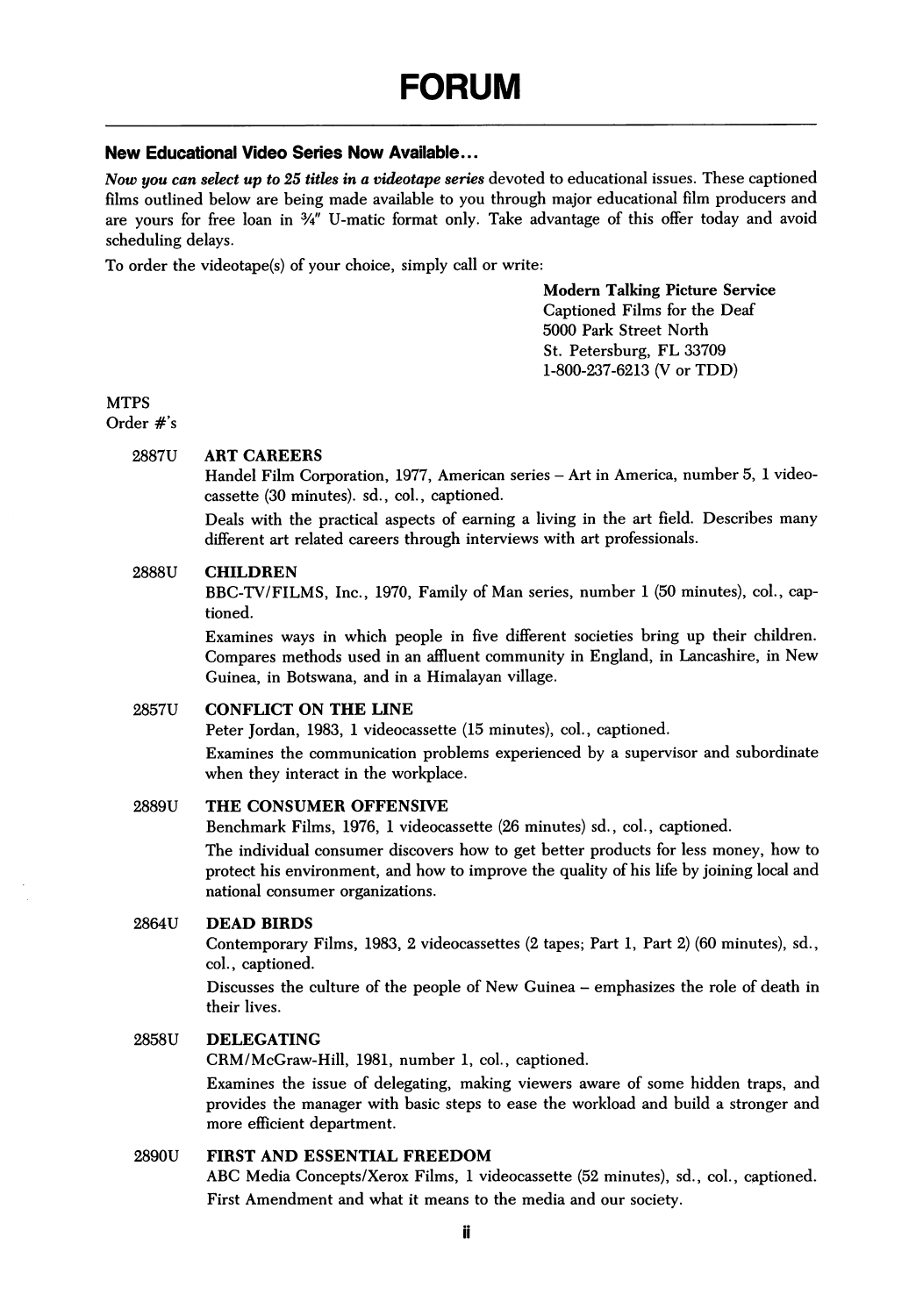#### 2891U FREE AT LAST

National Educational Television/Indiana University, 1965, 1 videocassette (30 minutes) sd., b&w., captioned.

Traces the history of the American Negro from emancipation to the end of World War II.

### 2865U FUTURE SHOCK

McGraw-Hill, 1972, 1 videocassette (42 minutes), sd., col., captioned.

A jarring look at our fast-approaching super electronic future-artificial men, thinking machines, genetic engineering, and the startling implications these may hold for us. Based on Alvin Toffler's book of the same title.

# 2892U HOW TO SAY "NO"

Alfred Higgins Productions, 1979, 1 videocassette (10 minutes), sd., col., captioned. Examples of difiiculties that may arise when we cannot say "no" at the right time are presented and the reasons for such behavior investigated. Film stresses the importance of knowing the difference between doing a favor and doing what is best for yourself.

# 2866U MADNESS AND MEDICINE

CRM/McGraw-Hill, 1977, 1 videocassette (49 minutes) sd., col., captioned.

Investigation of uses of three therapeutic methods: drugs, electroshock, and psychosurgery. Explores how prevalent these methods are, who is for and against them, how valid the research is, and ethical implications of using them.

#### 2893U MARRIED LIFE

BBG-TV/Films, Inc., 1970, Family of Man series, number 1 (52 minutes)., col., cap tioned.

Compares marriage in five different cultures: a wife with three husbands in the Himalayas, a couple in an affluent English community, a man with three wives in New Guinea, a man with two wives in Botswana , and a young couple in Lancashire.

#### 2862U THE NEW DEAL

CRM/McGraw-Hill, American History series, 1 videocassette (25 minutes), sd., col., captioned.

This film analyzes the New Deal as a response to the massive problems of the Depression. It shows that while the New Deal was a basic change, it was not a revolution.

# 2894U PACKAGING THE PRODUCT

Great Plains National, 1979, Job Seeking series, 1 videocassette (14 minutes), sd., col., captioned.

Job seeking is presented as a sales process in which the job seeker is a salesperson with a product; the employment officer is a purchaser. Buyers are influenced by packaging, and presentation in the message.

### 2861U PERCEPTION

CRM McGraw-Hill, 1 videocassette (30 minutes), sd., col, captioned.

Shows how perception is an individual and subjective means of viewing reality influenced by social upbringing, culture and media.

# 2860U PRODUCTIVITY AND THE SELF-FULFILLING PROPHECY, THE PYGMAUON **EFFECT**

CRM/McGraw-Hill, 1975, number 1 (28 minutes), col., captioned, 2nd copy. Demonstrates how a manager's expectations alone can influence an employee's performance.

# 2363U THE PROGRESSIVES

CRM/McGraw-Hill, 1969, 1 videocassette (25 minutes), sd., col., captioned.

Examines the Progressive movement and its leaders, who were responding to the condition of poverty and squalor that existed at the turn of the century.